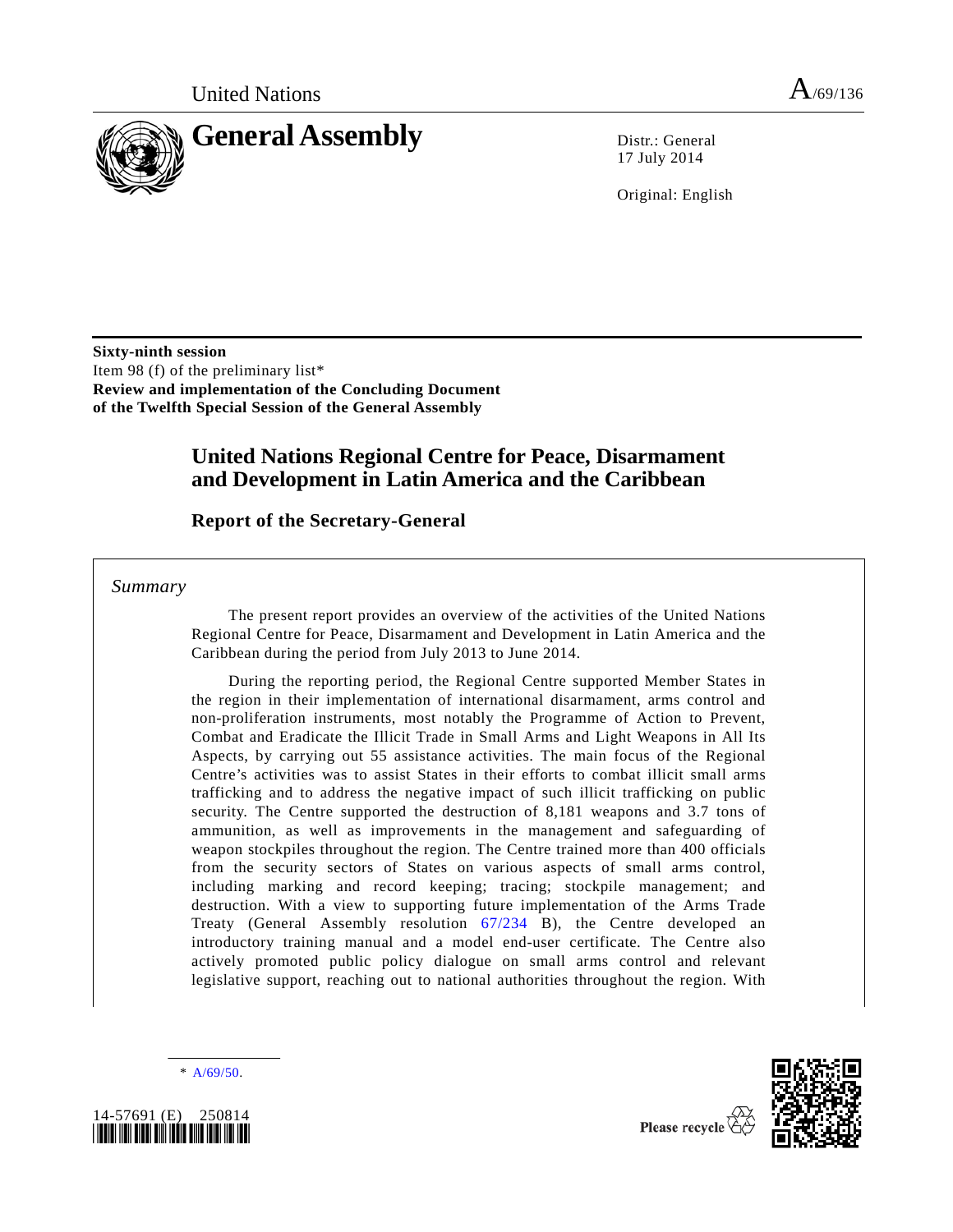regard to weapons of mass destruction, the Centre launched its new Caribbean programme aimed at the effective implementation of Security Council resolution [1540 \(2004\).](http://undocs.org/S/RES/1540(2004)) The Centre also provided legal assistance with regard to the implementation of the Convention on the Prohibition of the Development, Production and Stockpiling of Bacteriological (Biological) and Toxin Weapons and on Their Destruction and supported the establishment of national implementation entities in the Andean region. The Centre made concerted efforts to promote the participation of women and to enhance their contribution to disarmament, non-proliferation and arms control, including through a training course exclusively for female security sector officials in Central America.

The Secretary-General wishes to express his gratitude to the Member States and other partners that supported the Regional Centre's operations and programmes with financial and in-kind contributions, and calls upon those in a position to do so to make voluntary contributions to the Centre in order to sustain and increase the number of activities that it carries out in response to requests by Member States in the region.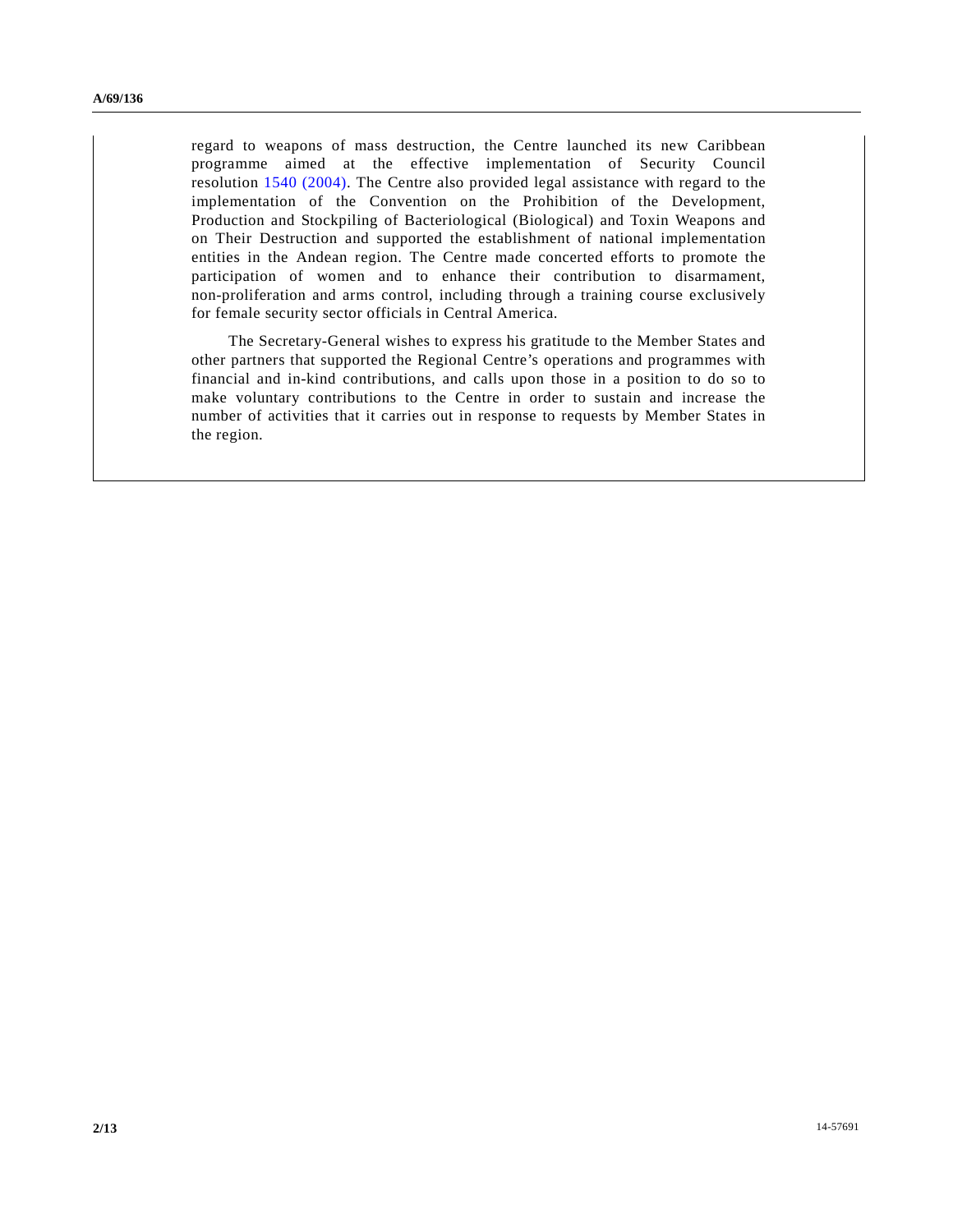# **I. Introduction**

1. In its resolution [68/60,](http://undocs.org/A/RES/68/60) the General Assembly reiterated its strong support for the role of the United Nations Regional Centre for Peace, Disarmament and Development in Latin America and the Caribbean in the promotion of activities of the United Nations at the regional and subregional levels to strengthen peace, disarmament, stability, security and development among its Member States, and encouraged the Centre to further develop activities in all countries of the region in the important areas of peace, disarmament and development, and to provide, upon request and in accordance with its mandate, support to Member States of the region.

2. In the same resolution, the General Assembly requested the Secretary-General to submit a report on the implementation of the resolution at its sixty-ninth session. The present report, submitted pursuant to that request, covers the activities of the Regional Centre from July 2013 to June 2014. A financial statement on the status of the Trust Fund for the United Nations Regional Centre for Peace, Disarmament and Development in Latin America in 2013 is contained in the annex to the report.

# **II. Functioning and mandate**

3. The United Nations Regional Centre for Peace, Disarmament and Development in Latin America and the Caribbean, located in Lima, was established in 1987, pursuant to General Assembly resolution [41/60](http://undocs.org/A/RES/41/60) J. The Regional Centre is mandated to provide, upon request, substantive support for the initiatives and other activities of the Member States in the region for the implementation of measures for peace and disarmament and for the promotion of economic and social development.

# **III. Main areas of activity**

4. As issues related to security and disarmament remained high on the national and regional agendas of Latin American and Caribbean countries, Governments of States in the region continued to make concerted efforts to integrate disarmament and non-proliferation into public security policies. Among the many challenges facing countries in the region is the illicit circulation of weapons, which continues to pose a grave threat to the safety of communities and undermines the sustainable development of Latin American and Caribbean States. In response to the transnational nature of this public security challenge, States in the region have taken a holistic approach to implementing relevant international and regional small arms control instruments. The Regional Centre has contributed to these efforts with its technical expertise and practical assistance.

5. The Regional Centre supported States in their review of national small arms legislation and in their adoption of public policies to address the proliferation of illicit small arms, thus helping them to mitigate the rise in armed violence. To assist in the implementation of relevant international and regional instruments, the Centre developed training materials containing technical guidelines on small arms tracing, such as evidence management procedures. It also developed standardized import/export control measures for Central American States. The Centre continued to assist in building the capacity of security sector officials of countries in the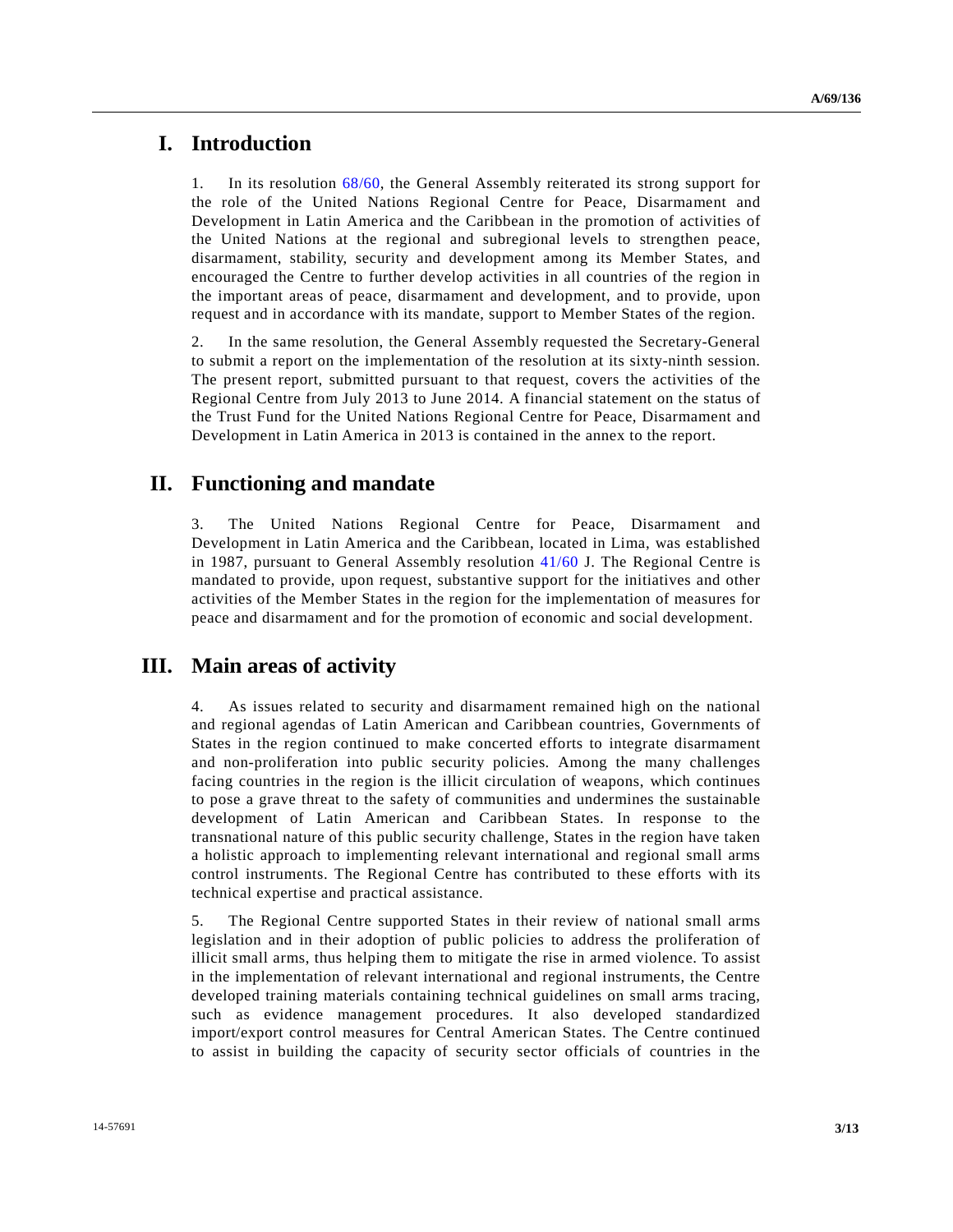Caribbean and Central and South America to combat illicit small arms trafficking and to strengthen weapons destruction and stockpile management.

6. Recognizing the important role of women in the area of disarmament, the Regional Centre organized a women-only training course in Central America to strengthen the technical capacity of female security sector officials to engage in small arms investigative techniques, weapons destruction and stockpile management.

7. The Regional Centre also promoted the implementation of various disarmament and non-proliferation instruments related to weapons of mass destruction, including Security Council resolution [1540 \(2004\)](http://undocs.org/S/RES/1540(2004)) and the Biological Weapons Convention, through legal and technical support to Caribbean and Andean States.

## **A. Public security programme**

### **1. Technical assistance in weapons and ammunition destruction and stockpile management**

8. By providing technical assistance, specialized training and destruction equipment, the Regional Centre supported States in their destruction of surplus, obsolete and confiscated weapons, in compliance with international instruments and norms, such as the Programme of Action to Prevent, Combat and Eradicate the Illicit Trade in Small Arms and Light Weapons in All Its Aspects and the International Instrument to Enable States to Identify and Trace, in a Timely and Reliable Manner, Illicit Small Arms and Light Weapons.

9. During the reporting period, the Regional Centre improved its standard operating procedures, based on the International Small Arms Control Standards and the International Ammunition Technical Guidelines. The Centre applied the Standards in assisting States in the region in improving the management of weapons inventories, recording the loss or recovery of weapons, assessing risks and adhering to security requirements during destructions.

### *Small arms and ammunition destruction*

10. The Regional Centre provided technical assistance to five States in the destruction of 8,181 surplus, obsolete or confiscated small arms during the reporting period. The Centre monitored the destruction processes and ensured that international standards were followed, since national destruction measures and techniques vary from country to country. In addition, the Centre trained more than 120 officials of Caribbean and Andean States on international procedures for documenting, planning, implementing and monitoring small arms destruction operations in general.

11. In the Caribbean region, the Centre provided hydraulic shears to Suriname, in July 2013, and Guyana, in January 2014, to destroy 693 and 4,079 weapons, respectively. The Centre also provided training on the safe use and maintenance of the shears in order to ensure the sustainability of the national weapons destruction capabilities of those States.

12. The provision of equipment and related training by the Regional Centre contributed to sustaining national capacity in destruction operations in the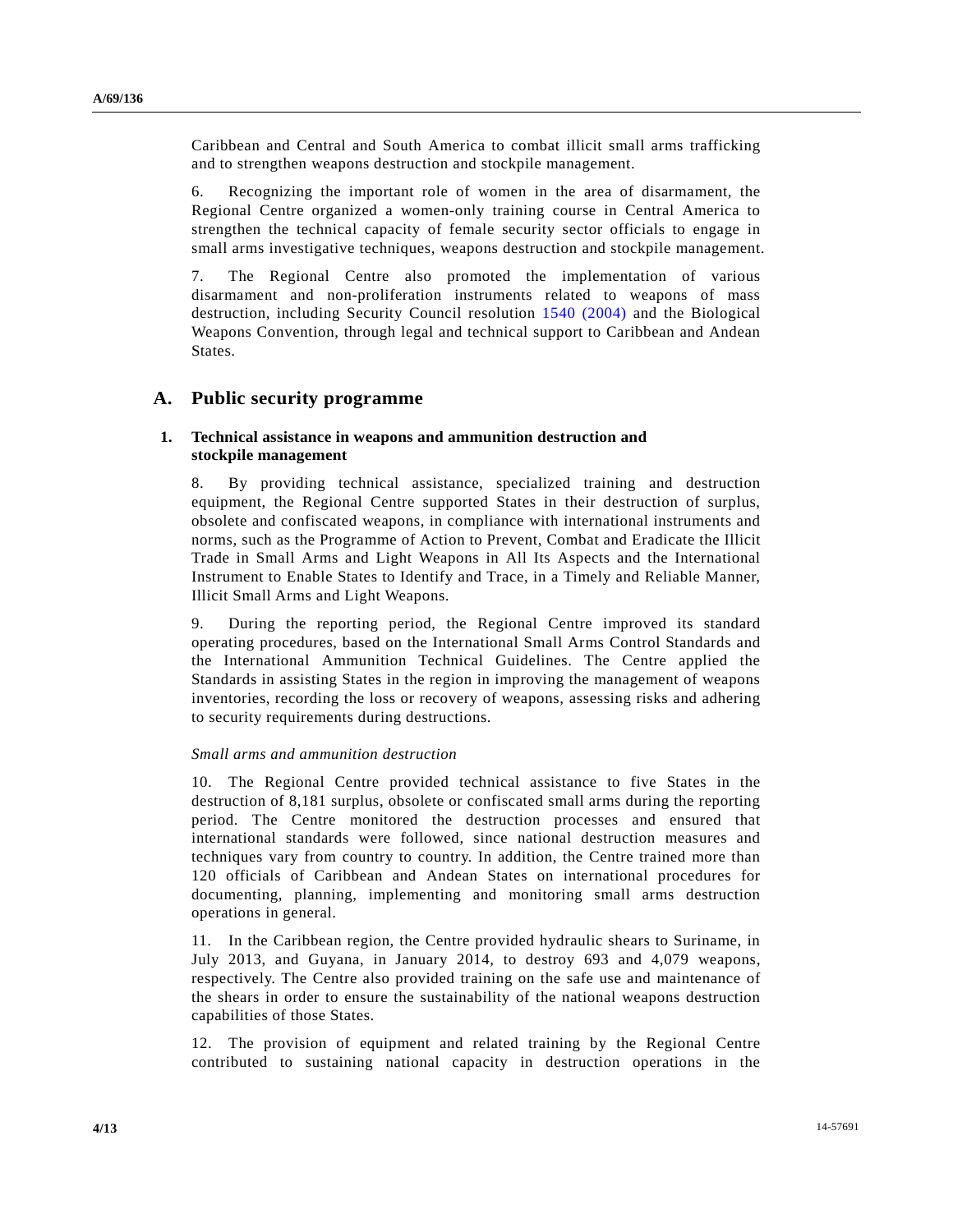Caribbean region. The Bahamas and Jamaica continued to use the equipment provided by the Centre in weapons destruction activities, bringing the total number of weapons destroyed since the inception of the Centre's subregional programme, in 2010, to more than 46,000.

13. In the Andean region, some 3,013 small arms were destroyed by the Government of Peru, in December 2013, with the on-site support of the Regional Centre. This assistance included monitoring and verifying the destruction process to ensure its alignment with international standards for weapons destruction.

14. To ensure the destruction of ammunition in an environmentally friendly manner, the Regional Centre provided Caribbean States with reusable small arms ammunition/pyrotechnic burning tanks, which allow the destruction of ammunition and explosives to be conducted with minimal environmental impact and the most efficient use of resources. A total of 3.7 tons of ammunition was destroyed in four Caribbean States during the reporting period.

### *Stockpile management*

15. Stockpile management is an important component in combating illicit trafficking in small arms and light weapons and their ammunition. The Regional Centre assisted Member States in the region in improving the infrastructure of stockpile facilities and developing safer procedures, thus mitigating the threat of accidental stockpile explosions or diversion of weapons ammunition into illicit markets.

16. The Regional Centre held a training workshop, in Peru, in April 2014, for operational security sector personnel on improving stockpile management procedures. The training workshop aimed to align the stockpile facilities of Peru with the International Small Arms Control Standards and the International Ammunition Technical Guidelines.

17. In cooperation with the Ministry of Security of Argentina, the Regional Centre conducted assessments based on the International Small Arms Control Standards and the International Ammunition Technical Guidelines on the management of small arms and ammunition at the facilities of the federal forces, in November 2013. This assessment resulted in several reports containing recommendations on how to improve stockpile infrastructure, implement standard operating procedures and strengthen personnel training. The project, financed by Argentina, also led to discussions with government authorities on potential frameworks for standardizing the marking of weapons and ammunition.

#### *Standardized marking practices*

18. During the reporting period, the Regional Centre collaborated with the Ministry of Justice and Public Security of El Salvador in organizing a seminar in November 2013 to facilitate national dialogue among policymakers and technicians on the standardization of small arms and ammunition marking practices. El Salvador has applied, in its standardized marking practices, the regional marking guidelines developed by the Centre in 2013, which contain recommendations for standardized primary and secondary markings of small arms and their ammunition.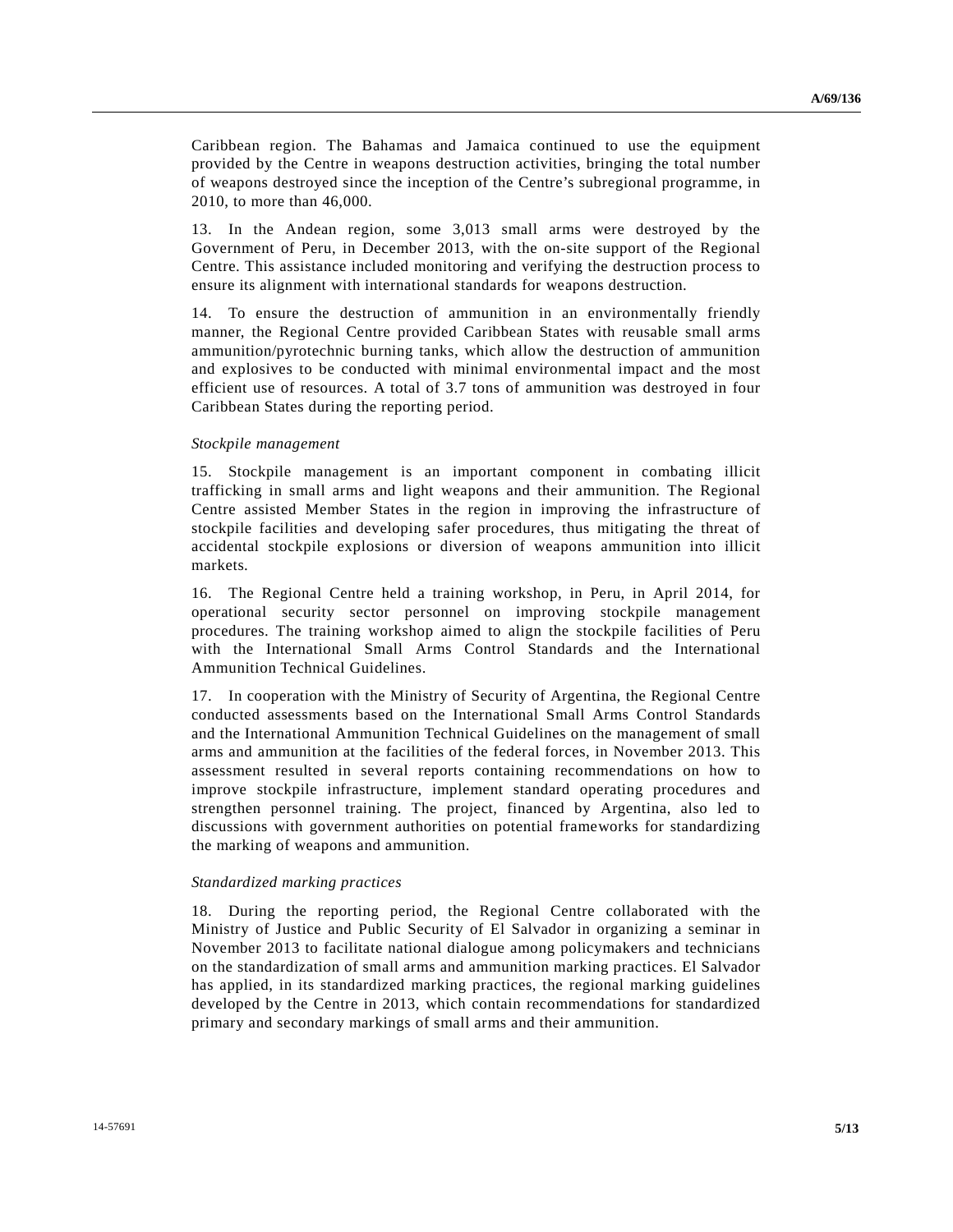#### *Armoury management*

19. Making use of the training centre jointly established in Port of Spain, in June 2013, by the Government of Trinidad and Tobago and the Regional Centre, 37 officers from 13 Caribbean States were trained on stockpile safety and security through two subregional courses, in November 2013 and June 2014, and one national course, in March 2014.

20. In this regard, the Regional Centre adopted a "train-the-trainers" approach to enable trained participants to share their acquired technical knowledge with their fellow officers, following the completion of the course. As a result of this approach, trainees from Trinidad and Tobago delivered 80 per cent of the course curricula during subsequent national courses.

## **2. Capacity-building through training**

### *Inter-institutional law enforcement training*

21. The Regional Centre implemented its award-winning inter-institutional training course on combating illicit trafficking in small arms, ammunition and explosives for 84 security sector officers, in Suriname, in October 2013, and El Salvador, in November 2013. Participants were trained on cross-cutting issues related to gender awareness, child protection and the use of force. Officials later reported that their ability to effectively gather intelligence, manage a crime scene and trace and prepare evidence in criminal proceedings was bolstered by this training. The course also contributed to building the capacities of Latin American and Caribbean States to implement the Programme of Action on Small Arms and the International Instrument to Enable States to Identify and Trace, in a Timely and Reliable Manner, Illicit Small Arms and Light Weapons, as well as related regional instruments.

22. Pursuant to Security Council resolution [1325 \(2000\)](http://undocs.org/S/RES/1325(2000)) and General Assembly resolution [65/69,](http://undocs.org/A/RES/65/69) and in recognition of the critical role that women play in disarmament and arms control issues, the Regional Centre conducted a training course for 40 female security sector personnel in El Salvador, in November 2013. This training aimed at enhancing the technical capacity of female officers to engage in investigative techniques and intelligence, weapons destruction and stockpile management. It also contributed to improving cooperation among the participating law enforcement institutions, including the judicial sector and the public prosecutor's office, to effectively implement laws and policies aimed at small arms.

## *Small arms and ammunition evidence management: specialized training for the judicial sector*

23. In response to requests from States for specialized training to help their judicial sectors address illicit trafficking in small arms, ammunition and explosives, and thus contribute to a reduction in impunity and armed violence, the Regional Centre held three national courses for judicial officers and legal practitioners, in the Dominican Republic, in September 2013, in Belize, in March 2014, and in Guyana, in May 2014. Through these training courses, participating legal practitioners increased their knowledge of the normative aspects involved in small arms control, such as national regulatory frameworks, and technical aspects, including ballistic information and chain of custody. Participants also took part in a mock trial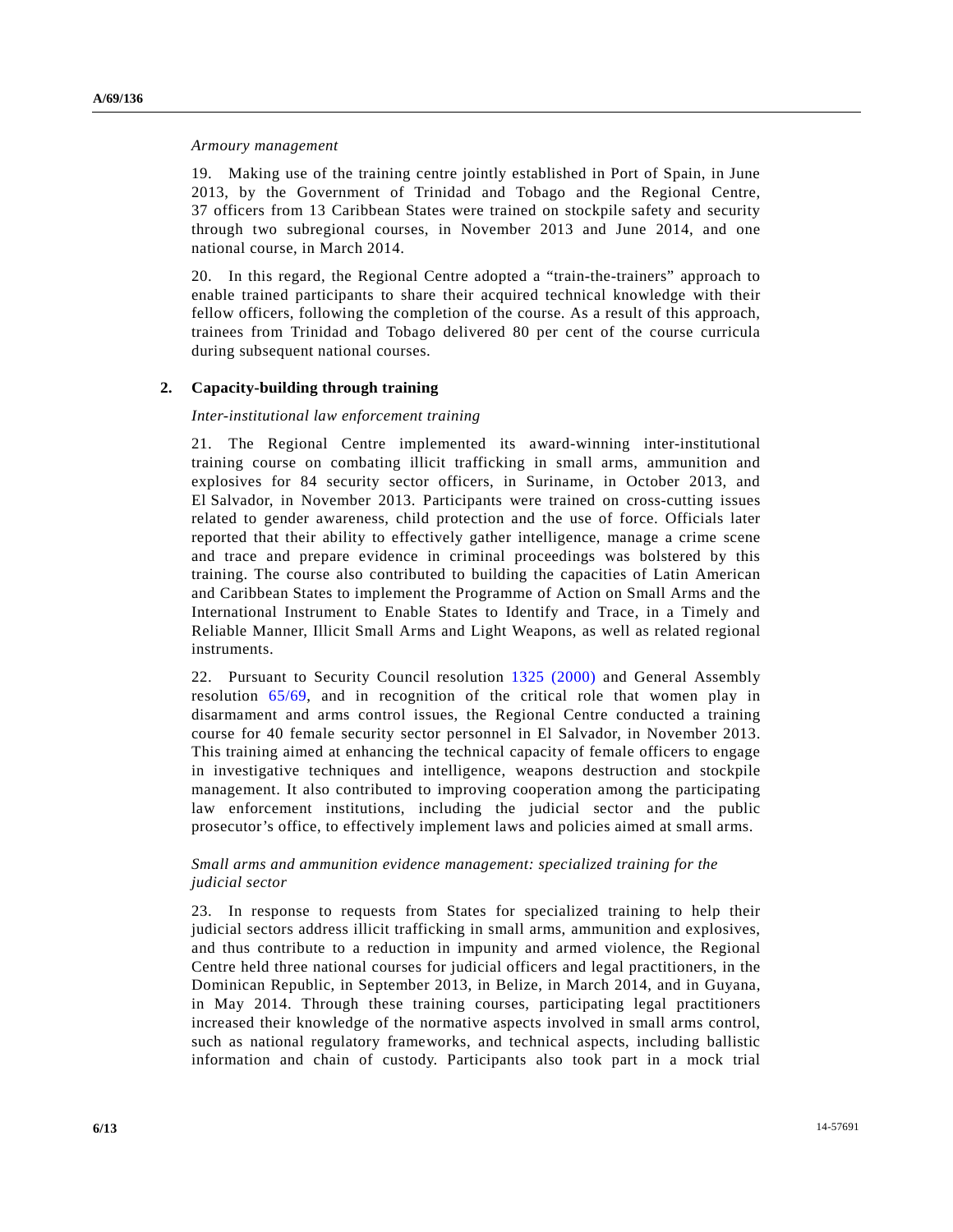involving a small arms trafficking case. Following course completion, the training manual was placed at the disposition of the participating institutions as a resource for the formulation of firearm policy and operations. It is noteworthy, that 45 per cent of the participants of the three legal training courses were women.

#### **3. Legal assistance and policy support on small arms control**

24. During the reporting period, the Regional Centre developed 10 comparative legal studies containing recommendations for Member States of the Caribbean region on how to align national legislation with existing international and regional legal instruments. These legal studies served as the basis for normative aspects of small arms control during the regional legal seminars later organized by the Centre in Suriname, in October 2013, and Belize, in March 2014.

25. The Regional Centre conducted a seminar in the Dominican Republic, in September 2013, to promote inter-institutional coordination and the establishment of a national commission responsible for combating illicit trafficking in small arms and light weapons. The seminar, which coincided with the Global Week of Action Against Gun Violence, addressed issues related to the prevention and reduction of armed violence and the mechanisms in place to tackle this public security challenge. The seminar also served as a platform for dialogue on improving the current legal framework, with a view to adopting legislation related to small arms in the country.

26. The Regional Centre worked closely with the National Commission Against the Illicit Manufacturing of and Trafficking in Firearms, Ammunition, Explosives and Other Related Materials of Peru in support of the efforts of Peru to implement the Programme of Action on Small Arms. The Centre organized a national training workshop on small arms control for officials from the National Regulatory Entity for Security Services, Firearms, Ammunition and Explosives for Civil Use of Peru, in October 2013. The Centre also provided support to a small arms destruction event in Peru in December 2013.

#### *Support to disarmament campaigns*

27. To support Guatemala in its elaboration of a national disarmament campaign, the Centre organized a workshop with the Government of Guatemala, in November 2013, for members of Congress and executive branch officials to discuss the main components of two new bills on small arms and light weapons At the request of Guatemala, the Centre provided recommendations on measures to align the bills with the relevant international and regional legal instruments.

28. The Regional Centre joined forces with the Pan American Health Organization, the United Nations Development Programme (UNDP), the United Nations Office on Drugs and Crime and the United Nations Population Fund in a three-year, multi-agency project aimed at strengthening human security and community resilience by fostering peaceful coexistence in Peru. The Centre will focus its activities on armed violence reduction initiatives, in particular, on support to disarmament campaigns and oversight of destruction activities at the local level. This inter-agency initiative is a good example of the United Nations system "delivering as one" to enhance coherence and effectiveness in its efforts to assist member States in achieving security and development.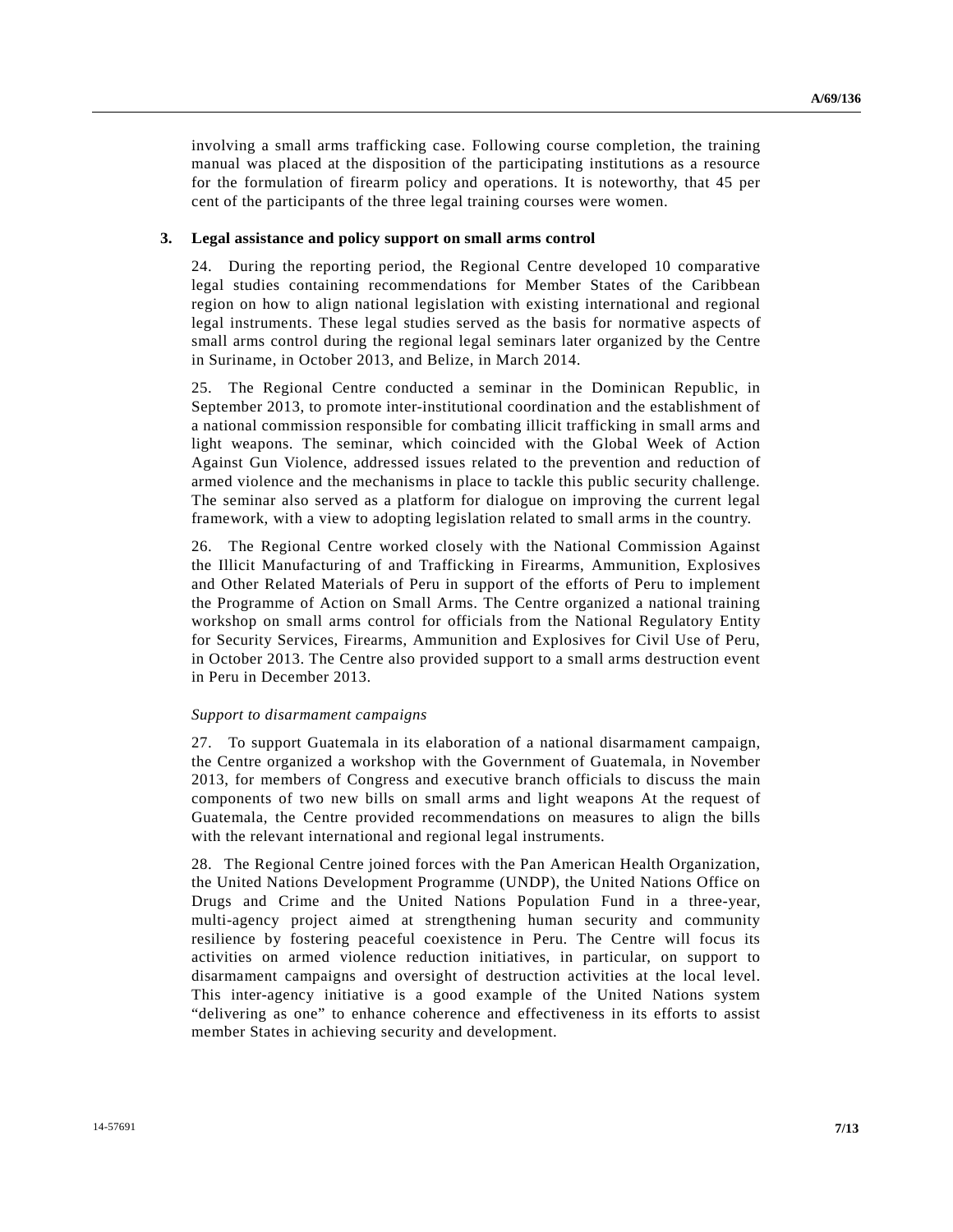29. The Regional Centre's synergized work with other United Nations agencies in helping States to address their priorities regarding national public security was reflected in the United Nations Development Assistance Framework process in Belize, Peru and Trinidad and Tobago. The Centre's work is an integral component of the United Nations country team's efforts regarding security in the region.

#### *Public security outreach*

30. Responding to an increasing number of requests from federal and provincial government entities, academic institutions and other United Nations agencies, the Regional Centre provided advice and assistance in matters regarding public security, ranging from private security to transnational organized crime, with a focus on disarmament and arms control issues.

31. In 2013, the Regional Centre provided input on normative regional experiences on the regulation of private security companies during an expert group meeting on State oversight of civilian private security services in a seminar held in Austria, in July 2013. The Centre contributed to the 2014 introductory handbook of the United Nations Office on Drugs and Crime on State regulation related to civilian private security services and their contribution to crime prevention and community safety. The Centre also contributed to the Central American dialogue on small arms interdictions within the context of implementing the security strategy of the Central American Integration System, during a workshop organized by the Bureau of Alcohol, Tobacco, Firearms and Explosives of the United States and the Integration System's secretariat, in El Salvador, in July 2013.

32. The Regional Centre, upon request, provided technical support during a national workshop to address the mechanisms and measures to control small arms and ammunition, in Peru, in August 2013. At the request of Crime Stoppers International, the Centre shared its conceptual proposal on a typology for better understanding the phenomenon of illicit small arms trafficking, at the thirty-fourth Annual Crime Stoppers International Conference, focusing on Latin America and the Caribbean region, held from 29 September to 2 October 2013, in Barbados.

33. Invited by the provincial government of Santa Fe, in Argentina, the Regional Centre led a dialogue on United Nations standards and regional best practice for small arms control and armed violence reduction, with particular focus on stockpile management, at an event to discuss comprehensive approaches to small arms control programmes at the provincial level, in March 2014.

34. The preliminary findings of the Regional Centre's exploratory research on stray bullet shootings and recommended measures to mitigate their impact were presented during the regional review conference on the Geneva Declaration on Armed Violence and Development, held in Guatemala, in April 2014. The final findings were presented at a side event organized by the Office for Disarmament Affairs to review progress made on implementation of the Programme of Action on Small Arms, during the Biennial Meeting of States to Consider the Implementation of the Programme of Action to Prevent, Combat and Eradicate the Illicit Trade in Small Arms and Light Weapons in All Its Aspects, in June 2014.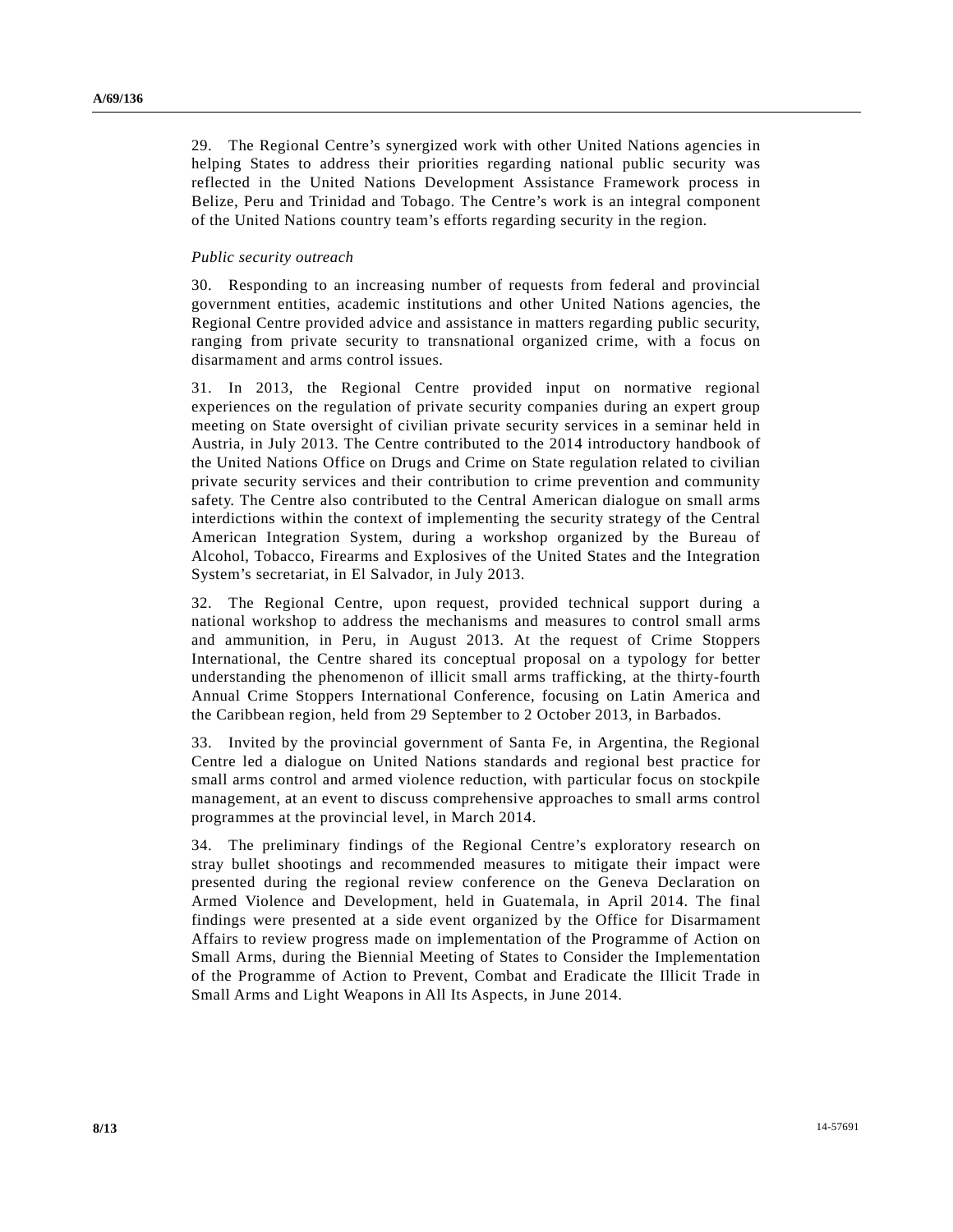### *Support to the Arms Trade Treaty*

35. At the request of Member States, the Regional Centre expanded its small arms control capacity-building tools to include an Arms Trade Treaty implementation support package aimed at promoting ratification and implementation of the Treaty in the region. The package includes an introductory course for arms import/export controls personnel from customs, police and defence forces, as well as from civil aviation and port authorities.

36. The Regional Centre developed a model end-user certificate, drawing on international standards, including International Small Arms Control Standards, and best practices from various regions. The model end-user certificate is geared to serve as a reference tool for the standardization of control measures in the region, in line with the Arms Trade Treaty obligations. The development of these documents drew upon consultations with Member States, regional organizations and experts.

# **B. Promoting the implementation of multilateral instruments related to weapons of mass destruction**

## **1. Security Council resolution [1540 \(2004\)](http://undocs.org/S/RES/1540(2004))**

37. In response to requests by Caribbean States to improve export control systems, including legislation and policies, aimed at impeding non-State actors from acquiring and using weapons of mass destruction and their means of delivery, the Regional Centre designed and developed a new Caribbean programme. The programme contains the technical tools and legal assistance that Caribbean States need to effectively implement Security Council resolution [1540 \(2004\)](http://undocs.org/S/RES/1540(2004)) and advance dialogue on regional control lists and licensing protocols, and offers technical advice on reforming current national legislation.

38. The programme seeks to support the work of the Security Council Committee established pursuant to resolution [1540 \(2004\)](http://undocs.org/S/RES/1540(2004)) and its group of experts in their role of facilitating technical assistance and strengthening the implementation of the resolution at the national and regional levels. The programme also complements relevant efforts undertaken by the Caribbean Community and other regional organizations.

39. The first phase of the programme focused on five Caribbean States: Belize, the Dominican Republic, Grenada, Jamaica and Trinidad and Tobago. The second phase, in 2015, will include additional countries in the subregion.

40. Under the programme, the Regional Centre produced two comparative legal studies, one for Grenada, in April 2014, the other for Trinidad and Tobago, in June 2014, containing recommendations for the implementation of Security Council resolution [1540 \(2004\).](http://undocs.org/S/RES/1540(2004)) These recommendations were formulated on the basis of the Centre's findings and consultation with the participating Member States. As a follow-up to the legal study for Grenada, a legislative road map outlining the steps to implement the recommendations was prepared during a national technical round table in that country, in June 2014.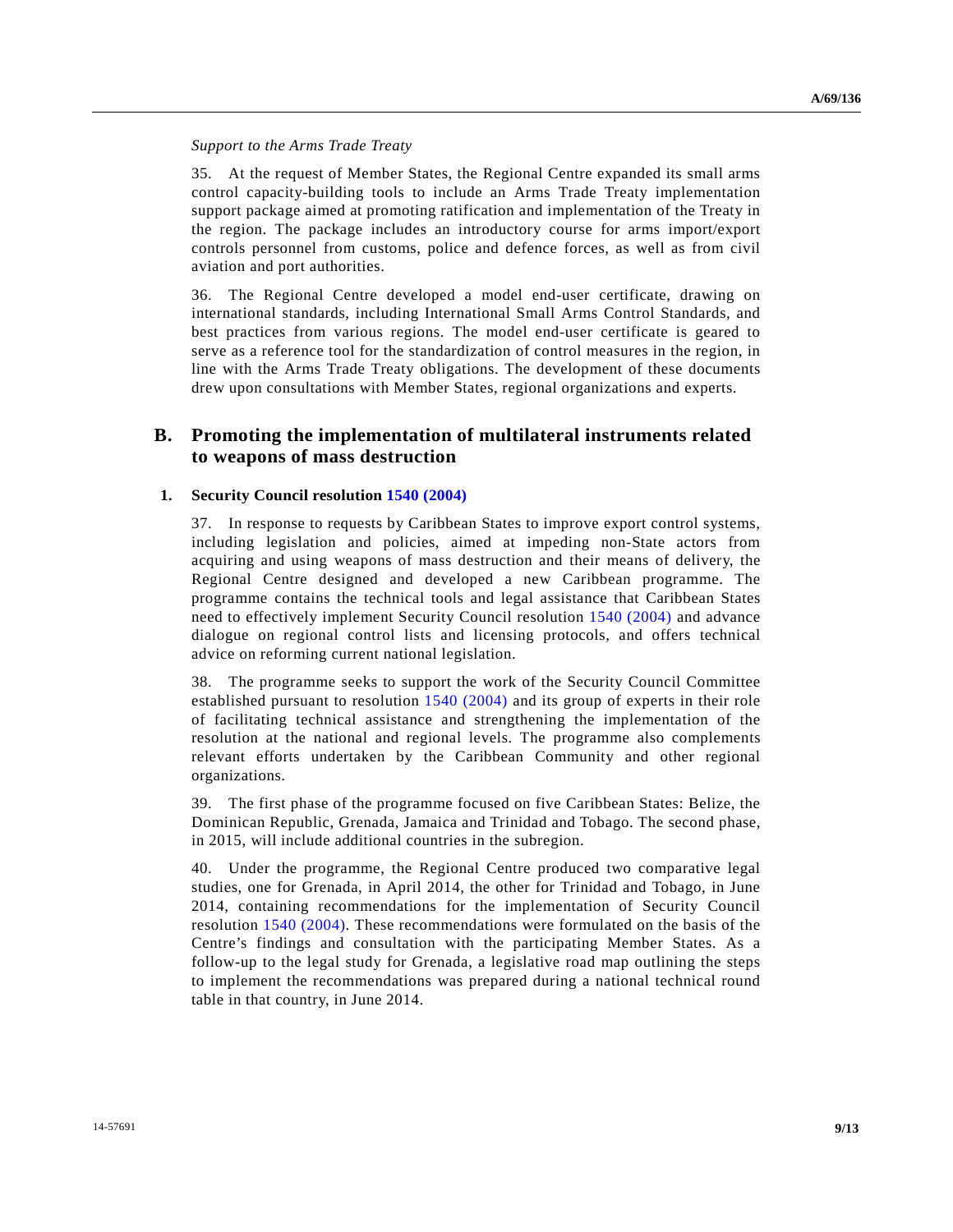## **2. Convention on the Prohibition of the Development, Production and Stockpiling of Bacteriological (Biological) and Toxin Weapons and on Their Destruction**

41. At the request of Peru, the Regional Centre provided substantive support to a national workshop for government officials on the non-proliferation of weapons of mass destruction, organized by the Ministry of Foreign Affairs and the Ministry of Production of Peru, in September 2013.

42. The Regional Centre, in cooperation with the Biological Weapons Convention Implementation Support Unit and the Verification Research, Training and Information Centre, supported the drafting of a proposal to incorporate, in the new penal code of Ecuador, criminal penalties for illicit activities relating to biological and chemical weapons and for the manufacturing of and illicit trafficking in small arms, ammunition and explosives. The initiative aimed to support the newly established national entity in Ecuador responsible for the implementation of the Convention and Security Council resolution [1540 \(2004\).](http://undocs.org/S/RES/1540(2004))

43. The Regional Centre collaborated with the Biological Weapons Convention Implementation Support Unit and the Verification Research, Training and Information Centre to provide legal assistance to Colombia, in March 2014. This joint assistance contributed to the progress made in the country to establish a national entity responsible for monitoring and promoting implementation of the Biological Weapons Convention and Security Council resolution [1540 \(2004\).](http://undocs.org/S/RES/1540(2004))

# **IV. Staffing, financing and administration**

## **A. Finances**

**\_\_\_\_\_\_\_\_\_\_\_\_\_\_\_\_\_\_**

44. In accordance with General Assembly resolution [41/60](http://undocs.org/A/RES/41/60) J, the Regional Centre was established on the basis of existing resources and voluntary contributions made by Member States and interested organizations for its core and programme activities. During the reporting period, voluntary contributions to the Regional Centre's Trust Fund were received in the amount of  $$1,264,201$  $$1,264,201$  $$1,264,201$ .<sup>1</sup> The Secretary-General wishes to express his gratitude to the Centre's donors for their continued financial support, in particular the Governments of Germany, Spain, the United Kingdom of Great Britain and Northern Ireland and the United States of America. These contributions enabled the Centre to continue to assist Member States in the region, upon request.

45. The Secretary-General also wishes to express his appreciation to States of the region, including Argentina, Guyana, Mexico, Panama and Peru for their financial contributions to the Regional Centre. The Secretary-General is also grateful for the in-kind contributions received by Argentina, Mexico and Trinidad and Tobago. The Secretary-General continues to encourage direct financial contributions to the Centre from Latin American and Caribbean States as a clear indication of the value that Member States attribute to the Centre's expertise and technical assistance.

<sup>1</sup> Argentina (\$51,995.94, of which \$35,998 was received through the United Nations Development Programme); Germany (\$292,322); Guyana (\$1,034); Mexico (\$5,000); Panama (\$1,000); Peru (\$30,000); Spain (\$20,349); the United Kingdom of Great Britain and Northern Ireland (\$52,500); and the United States of America (\$810,000).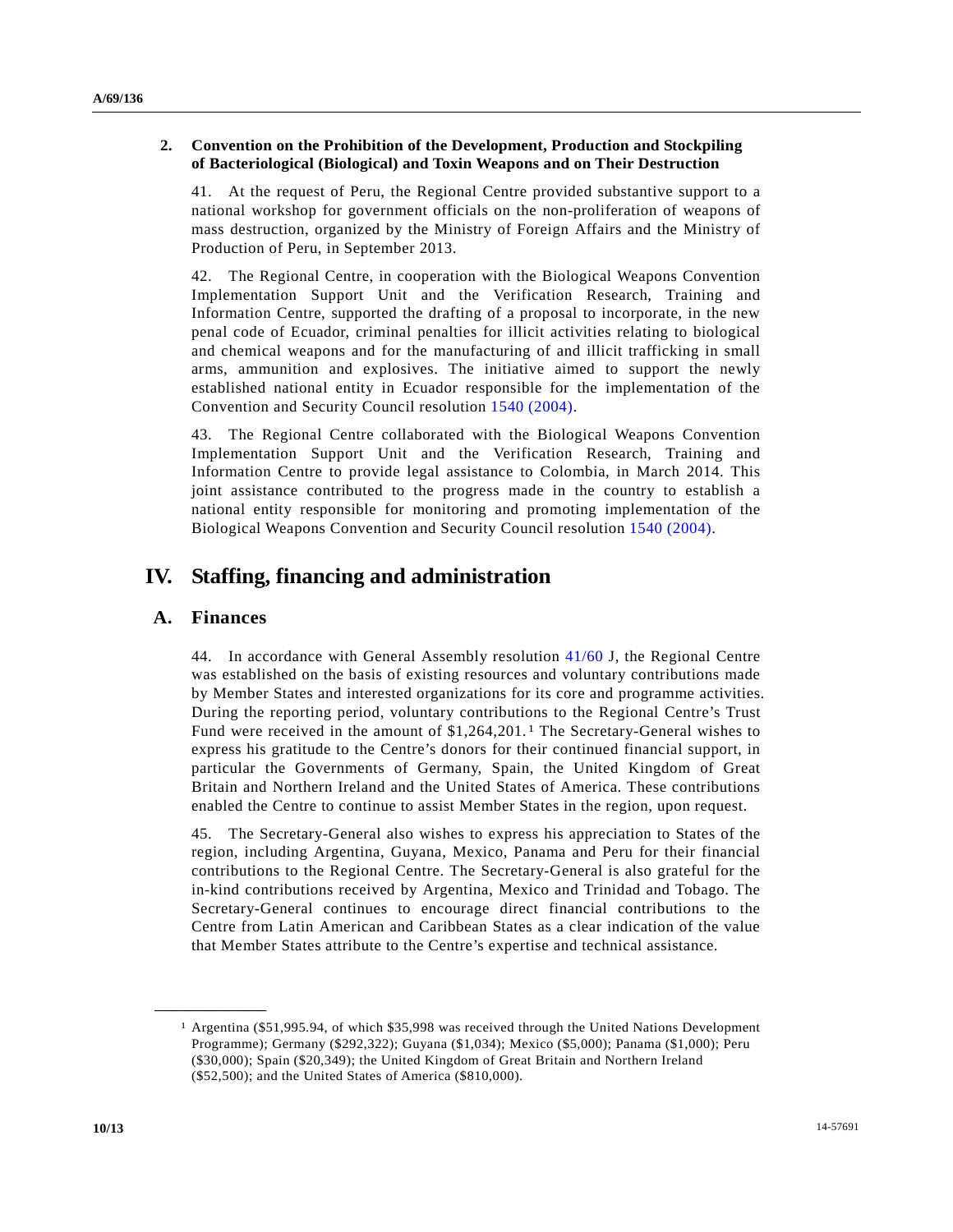46. The Regional Centre also benefited from close cooperation and joint undertakings with other key partners, such as the Caribbean Community, the Central American Small Arms Control Programme, the Royal Canadian Mounted Police, the Small Arms Survey, the Organization of American States, UNDP, the Bureau of Alcohol, Tobacco, Firearms and Explosives of the United States and the Verification Research, Training and Information Centre. These partners provided the Centre with both in-kind and financial contributions, as well as cost-sharing agreements, that greatly assisted the implementation of activities.

47. The Secretary-General wishes to thank all States and partners for their generous financial contributions to the Regional Centre and encourages ongoing support to ensure that the Centre can continue to provide technical assistance and advice to Member States, upon request, in fulfilling its mandate. Information on the status of the Trust Fund for the Centre for 2013 is contained in the annex to the present report.

## **B. Staffing and administration**

48. During the reporting period, the Regional Centre hired a programme coordinator in order to consolidate the team of experts charged with delivering its Caribbean programme, which is aimed at bolstering subregional implementation of Security Council resolution [1540 \(2004\).](http://undocs.org/S/RES/1540(2004)) The Centre also strengthened its team of experts specialized in small arms through the hiring of legal advisers, small arms control experts, ammunition specialists and others, in order to expand its technical assistance to Member States, as requested.

49. The Regional Centre continued to implement its 2013-2015 strategic plan, which encompasses the strengthening and sustaining of its public security programme and activities, as well as expansion of its disarmament assistance in support of the non-proliferation of weapons of mass destruction.

# **V. Conclusion**

50. During the reporting period, the Regional Centre undertook more than 55 substantive activities in the fields of public security and disarmament and arms control. There was an increase in requests from Member States and partners in the region both for assistance on practical disarmament activities and for support to measures to combat the proliferation of weapons of mass destruction.

51. The Regional Centre provided assistance to Member States through its integrated approach to combating illicit small arms trafficking throughout the region. Activities included legal assistance and policy support on small arms control; technical assistance in weapons destruction and stockpile management; and capacity-building and training for security sector personnel, including a womenfocused training course on combating illicit small arms trafficking. The Centre expanded its technical assistance to Member States, at their request, to new areas, such as bolstering national capacities for small arms tracing evidence management and import/export controls, with a view to promoting effective implementation of international and regional small arms instruments, as well as the Arms Trade Treaty. Finally, in response to requests for assistance by States, the Centre developed a new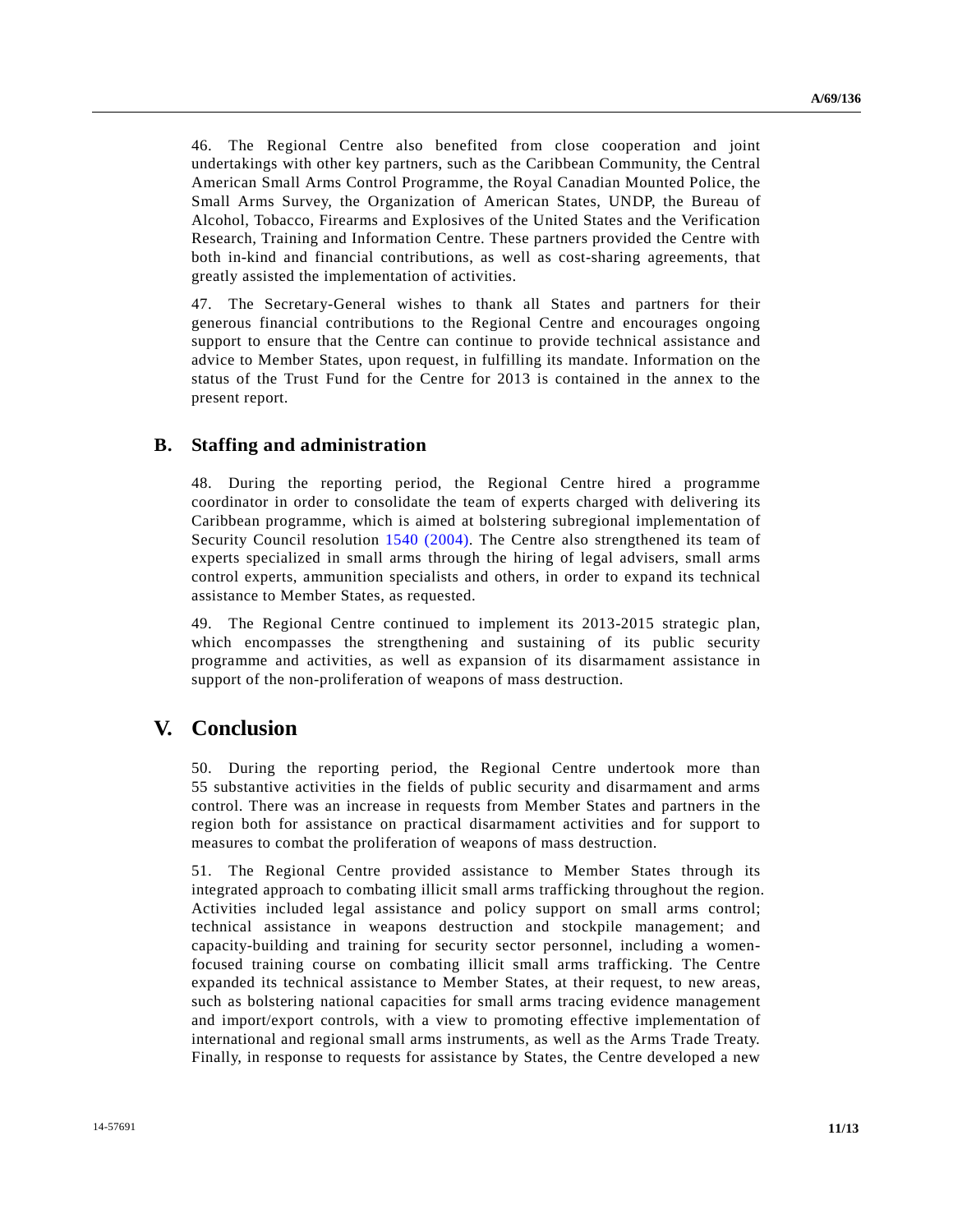subregional legal assistance programme to support Caribbean States in their implementation of Security Council resolution [1540 \(2004\),](http://undocs.org/S/RES/1540(2004)) and continued to collaborate with partners in providing legal assistance to Member States to enable them to improve their implementation of the Biological Weapons Convention.

52. The Secretary-General reiterates his call to Member States and other partners, in a position to do so, to provide the Regional Centre with the necessary financial and in-kind support, including direct financial contributions from Latin American and Caribbean States, to ensure that it can continue to carry out its mandate effectively and serve the needs of Member States in the region. The Secretary-General also encourages States to continue to fully utilize the Centre's expertise and experiences in their joint efforts to promote peace, security and disarmament at the regional, subregional and national levels.